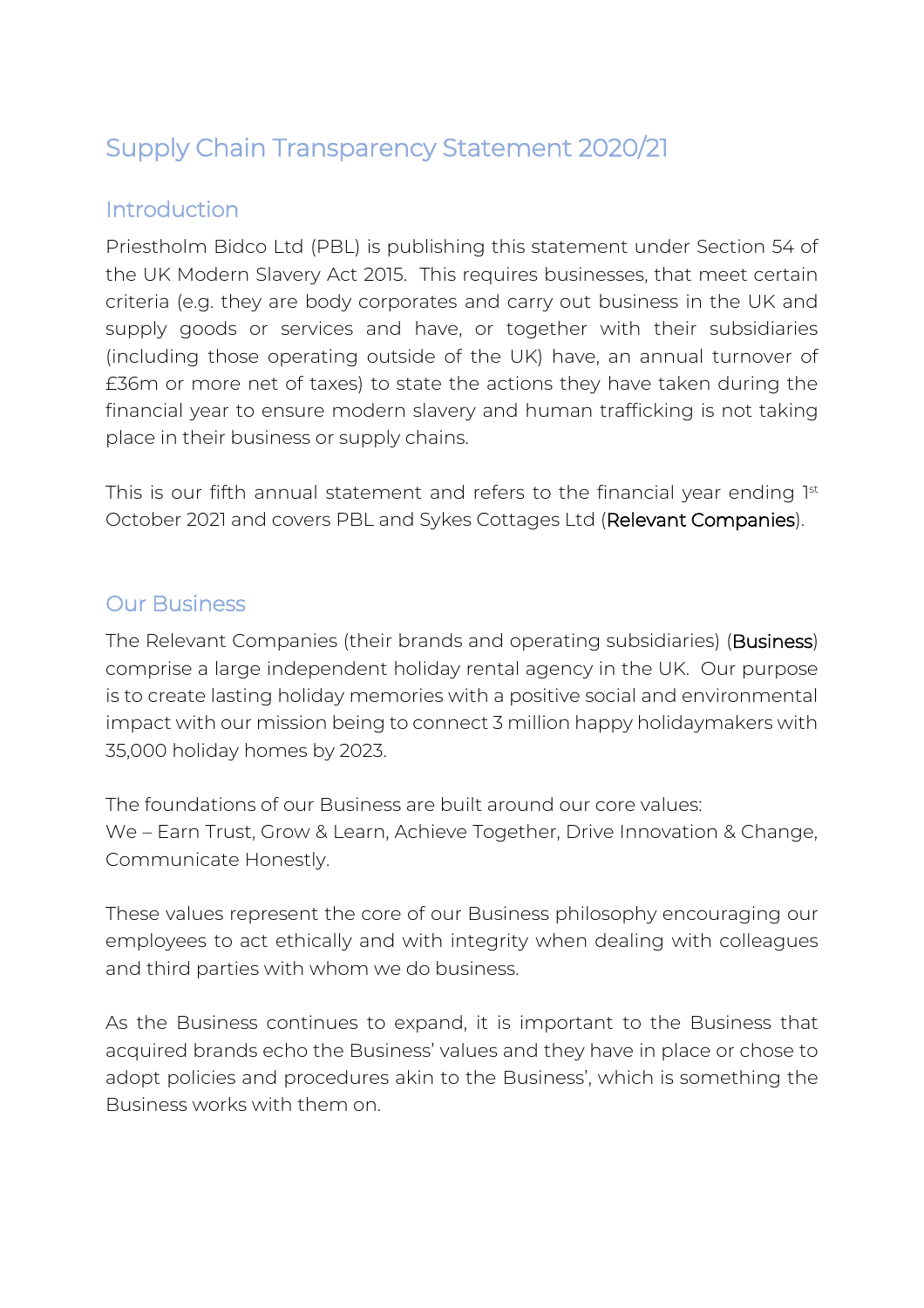This year, we have also started our journey to becoming a certified B Corp organisation. If achieved, this accreditation will recognise our commitment to meeting high standards of social and environmental performance, transparency and accountability.

### Due Diligence Processes

We believe there is a very low risk of Modern Slavery in all areas of our Business and supply chains. We currently operate in the UK, Ireland and New Zealand with a relatively small supply chain mainly consisting of maintenance/domestic cleaning companies.

In recent years we have sought to improve our acquired brands due diligence processes (being the parts of the Business with the most involvement with maintenance/domestic cleaning companies). In 2019, our Managed Services team implemented a new self-declaration process to ensure all new and existing service providers we partner with are fully committed to the safeguarding and protection of their employees and hold on file valid right to work documentation for every member of staff. This process has now been completed for all our acquired brands.

#### Policies

The Business is committed to providing equal opportunities and avoiding unlawful discrimination in employment. Our Equal Opportunities policy is intended to assist the Business to put this commitment into practice. Compliance with this policy also ensures that colleagues do not commit unlawful acts of discrimination.

We strive to ensure that everyone is treated with dignity and respect and hold a separate Harassment and Bullying Policy, which deals with these issues.

We also operate a Whistleblowing Policy which encourages staff to report any wrongdoing which extends to human rights violations including Modern Slavery and human trafficking. All reports will be fully investigated and appropriate remedial actions taken.